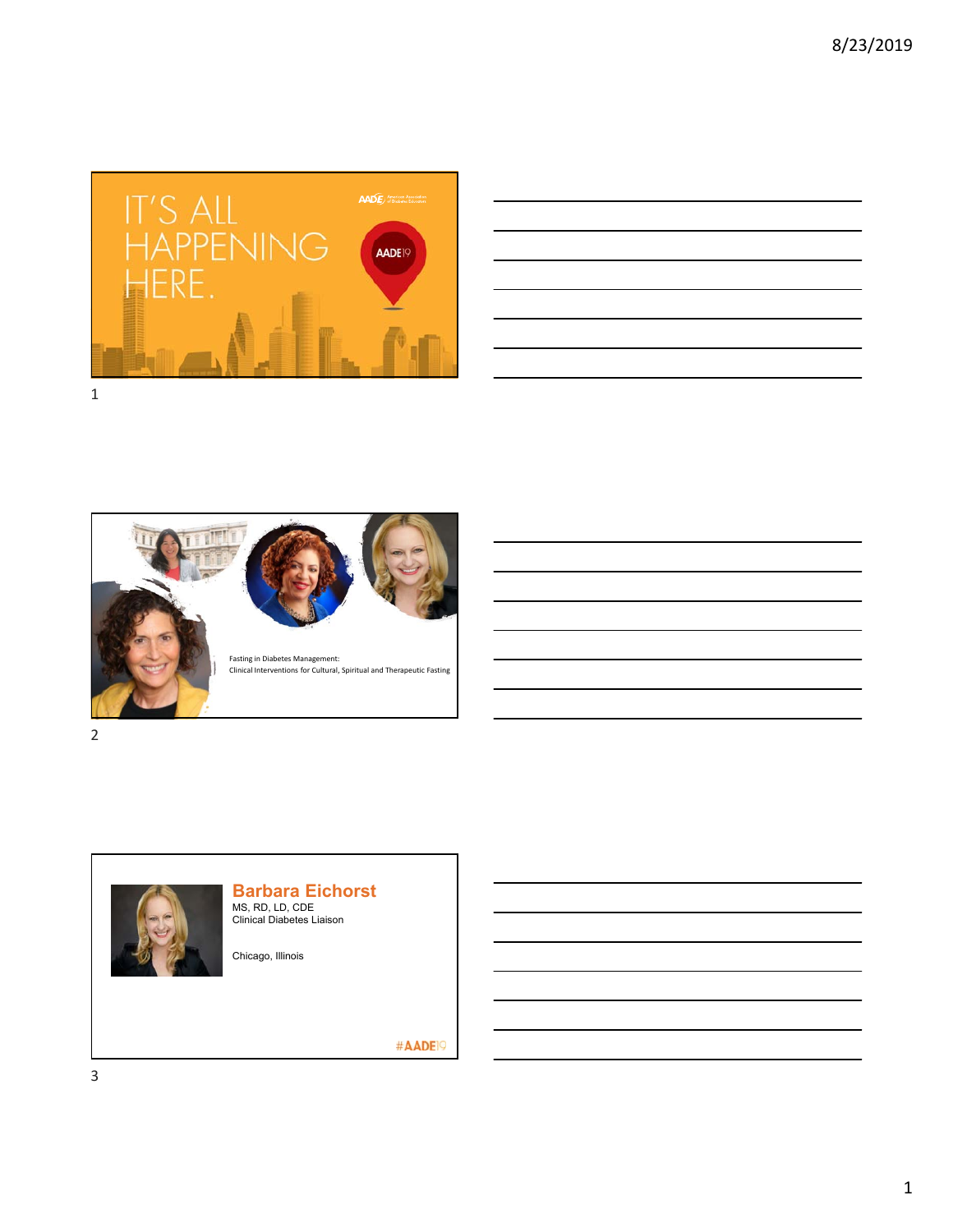

### **Disclosure to Participants**

- Notice of Requirements For Successful Completion
	- Please refer to learning goals and objectives Learners must attend the full activity and complete the evaluation in order to claim continuing education credit/hours
- Conflict of Interest (COI) and Financial Relationship Disclosures:
- Barbara Eichorst, MS,RD,CDE No COI/Financial Relationship to disclose
- Non-Endorsement of Products:
- Accredited status does not imply endorsement by AADE, ANCC, ACPE or CDR of any commercial products displayed in conjunction with this educational activity • Off-Label Use:
- Participants will be notified by speakers to any product used for a purpose other than for which it was approved by the Food and Drug Administration.

#AADE<sup>19</sup>

5



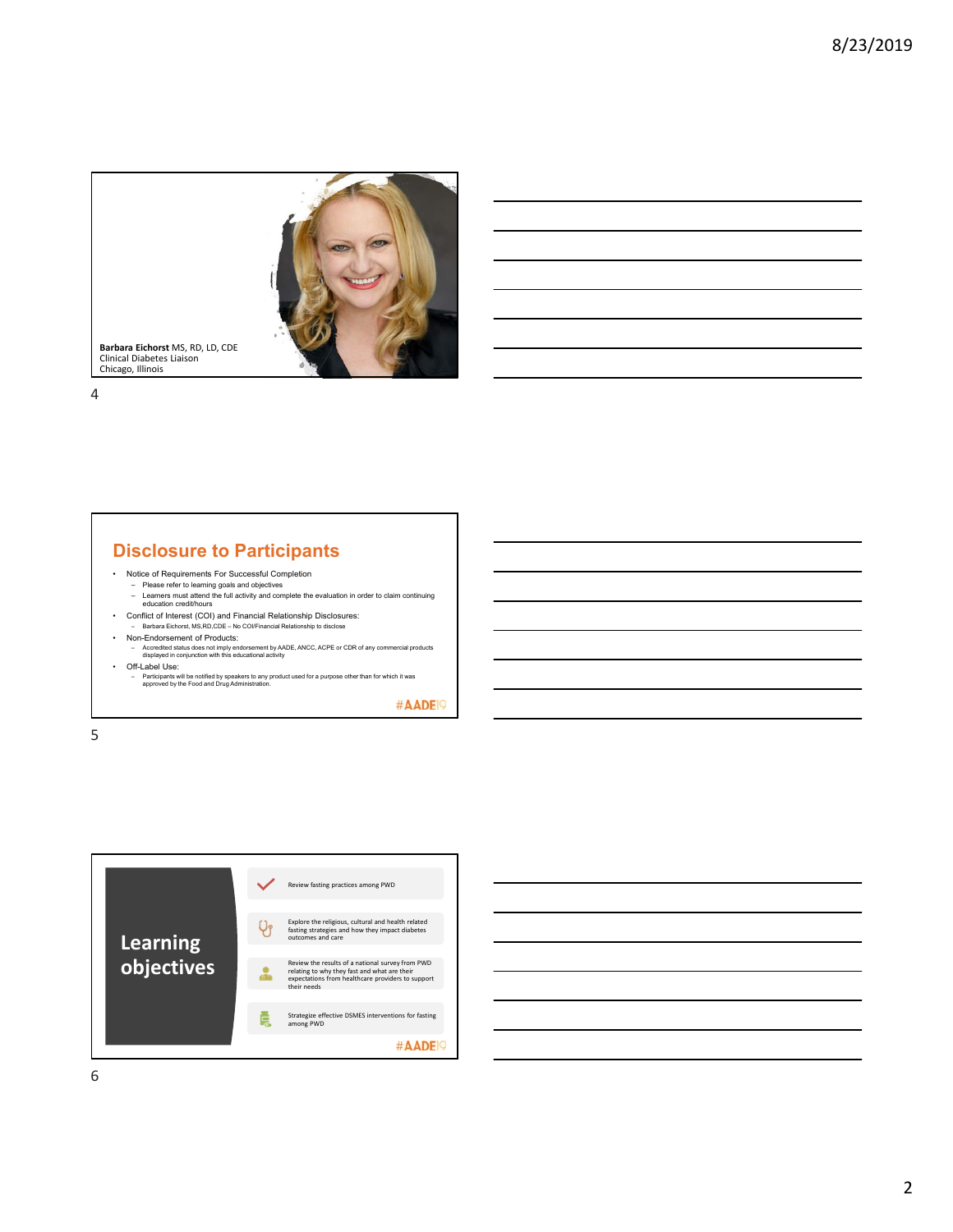| <b>Review</b><br>fasting<br>practices<br>among<br><b>PWD</b> | Does one have to fast?                                      |
|--------------------------------------------------------------|-------------------------------------------------------------|
|                                                              | Clinical indications for<br>fasting in diabetes             |
|                                                              | <b>Evidence based approaches</b><br>for fasting in diabetes |
|                                                              |                                                             |

|  |  | and the control of the control of the control of the control of the control of the control of the control of the |
|--|--|------------------------------------------------------------------------------------------------------------------|
|  |  |                                                                                                                  |
|  |  |                                                                                                                  |
|  |  |                                                                                                                  |
|  |  |                                                                                                                  |







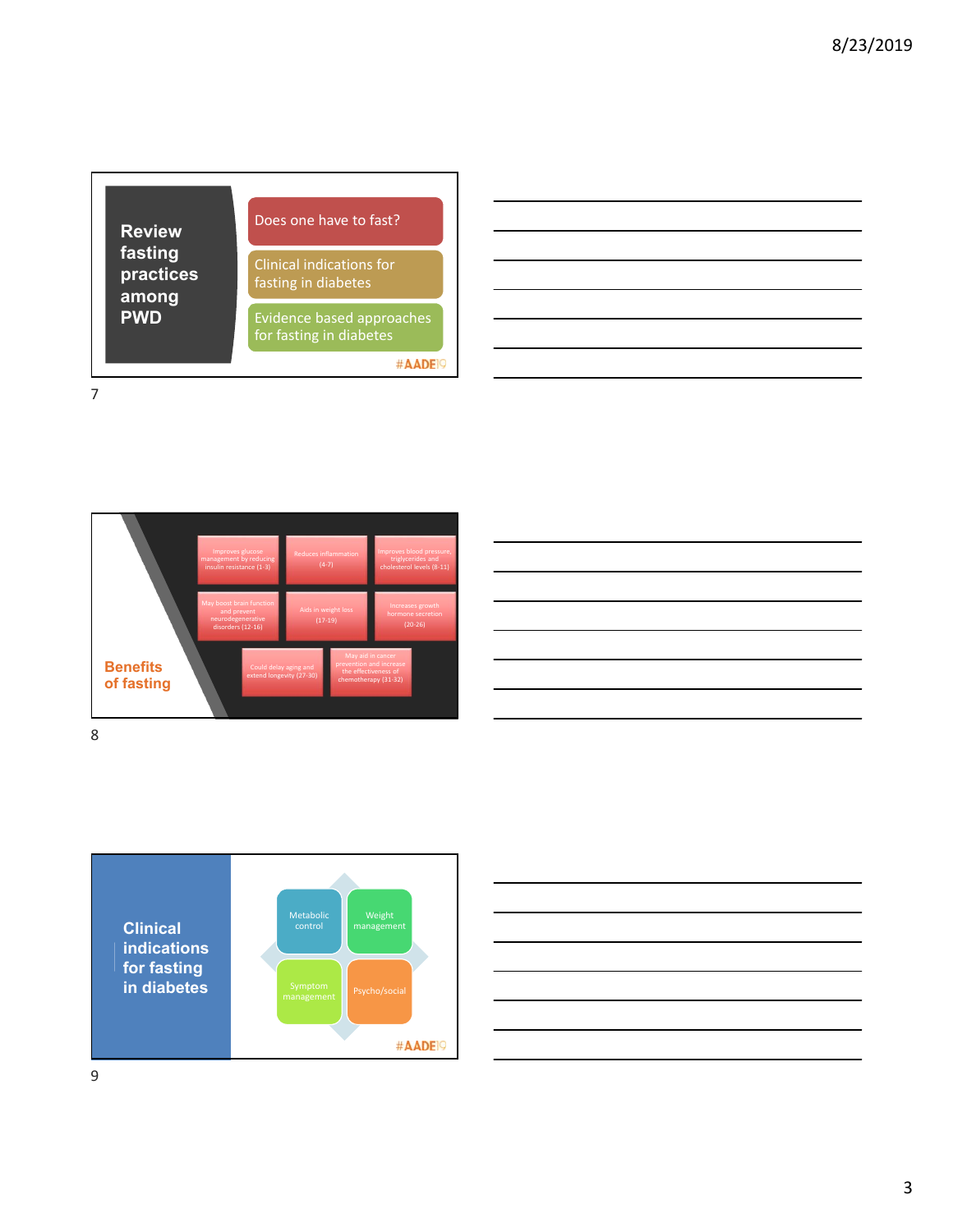



#AADE<sup>19</sup>

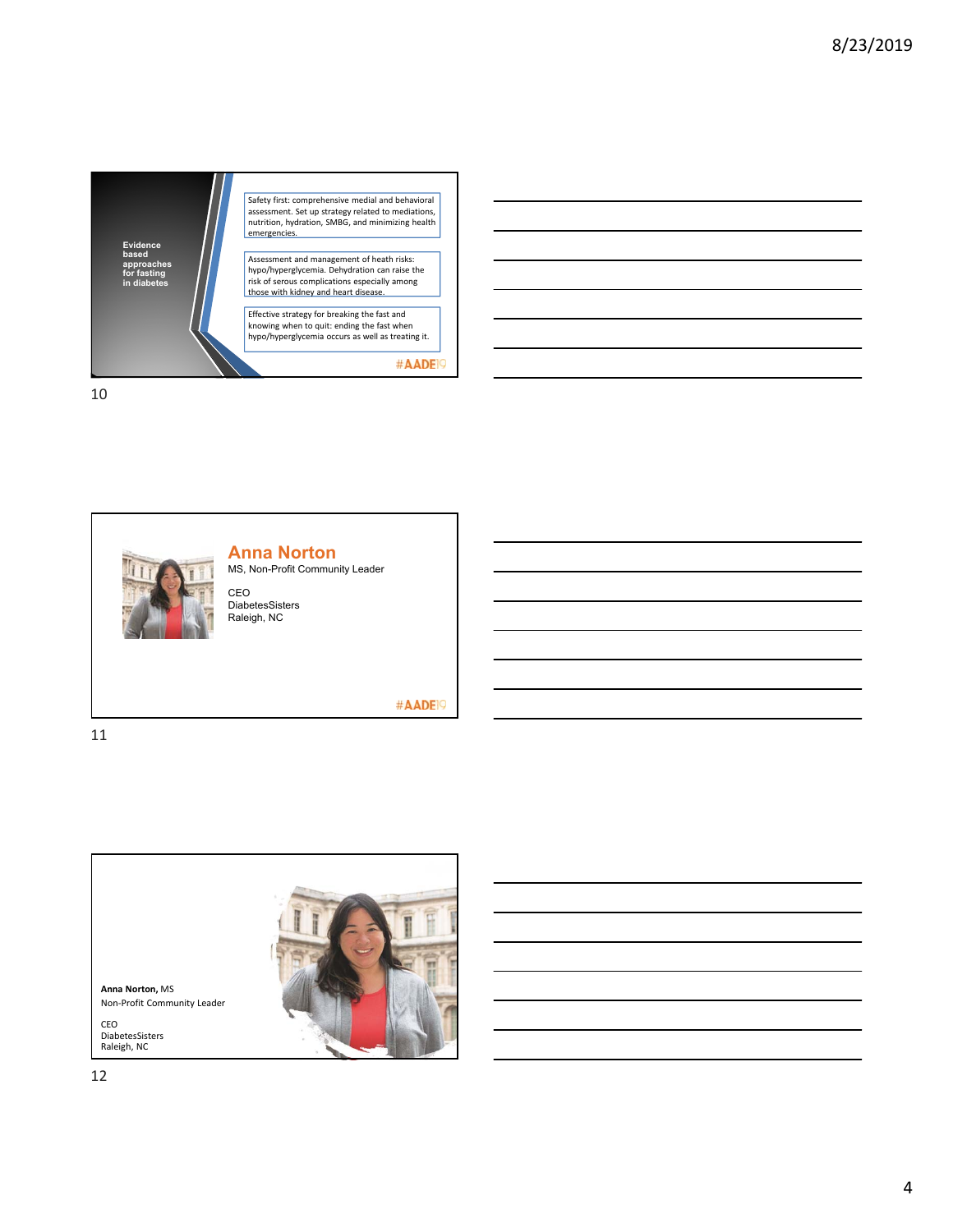







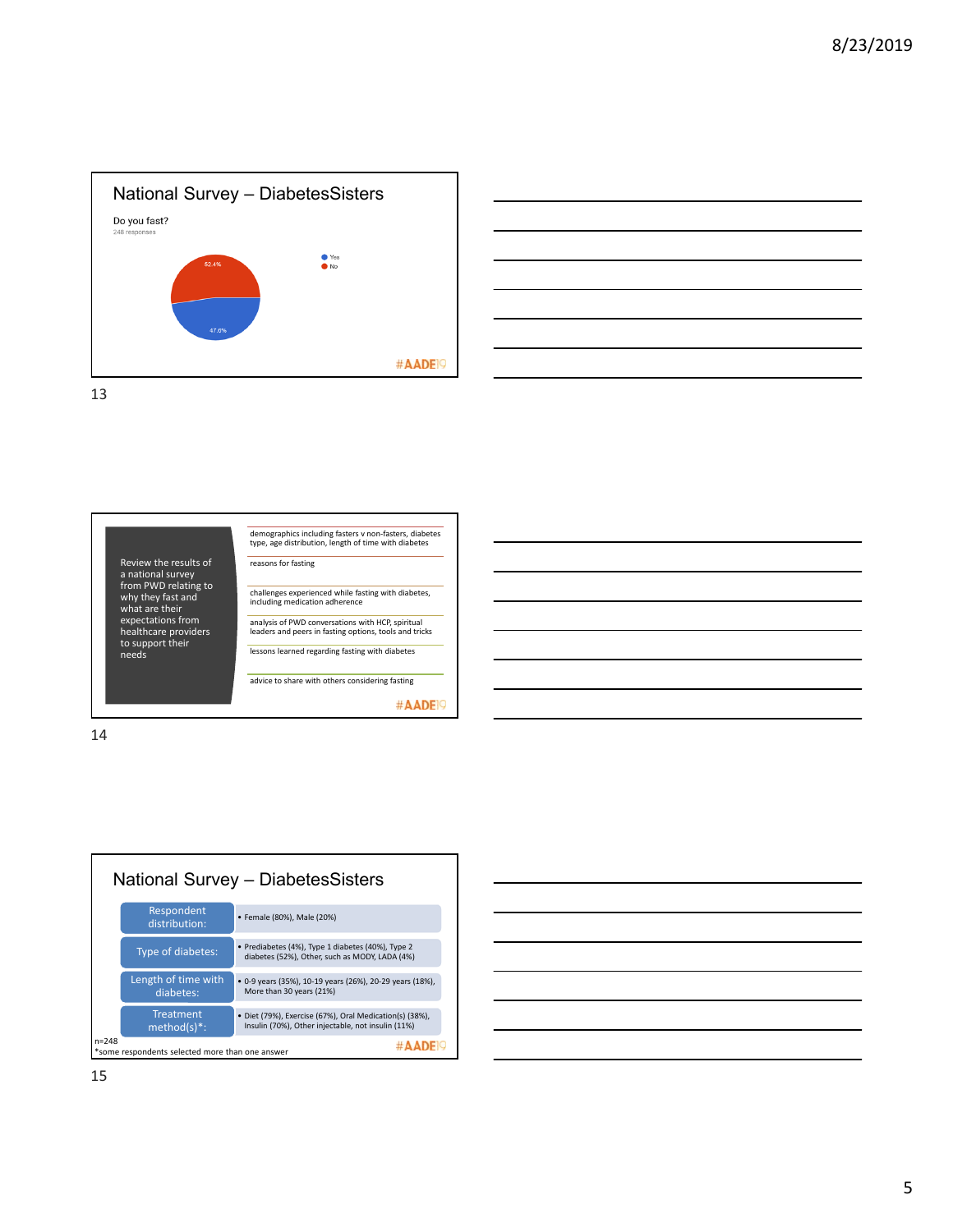

|                                                                                                                       | the control of the control of the control of the control of the control of the control of the control of the control of the control of the control of the control of the control of the control of the control of the control |  |  |
|-----------------------------------------------------------------------------------------------------------------------|-------------------------------------------------------------------------------------------------------------------------------------------------------------------------------------------------------------------------------|--|--|
|                                                                                                                       |                                                                                                                                                                                                                               |  |  |
| <u> Alexandro de la contrada de la contrada de la contrada de la contrada de la contrada de la contrada de la con</u> |                                                                                                                                                                                                                               |  |  |
| and the control of the control of the control of the control of the control of the control of the control of the      |                                                                                                                                                                                                                               |  |  |
|                                                                                                                       | <u> 1989 - Johann Stoff, amerikansk politiker (d. 1989)</u>                                                                                                                                                                   |  |  |
|                                                                                                                       |                                                                                                                                                                                                                               |  |  |
|                                                                                                                       |                                                                                                                                                                                                                               |  |  |
|                                                                                                                       |                                                                                                                                                                                                                               |  |  |







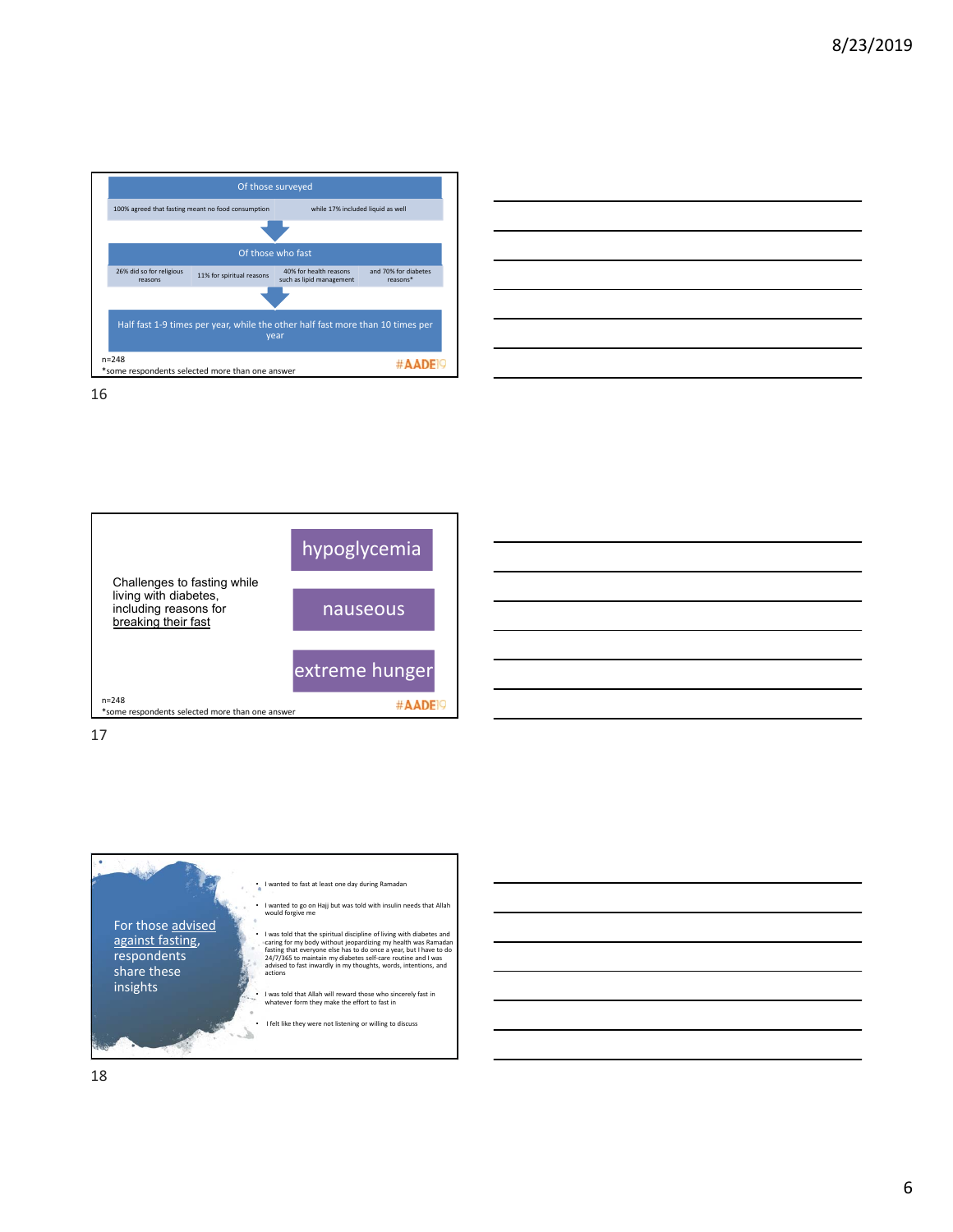

• Frustrated, due to the lack of healthcare providers open mind

• It's weird to eat when everyone else is fasting, but it's okay when you keep it all in perspective: rabbi said I shouldn't, this is how I stay healthy, health, religious custom

attention to my body

• Upset and sad that I can not obey my call from Allah

• I felt the dietician was uninformed about intermittent fasting and was not interested in new

• Feel sad, annoyed, frustrated

19



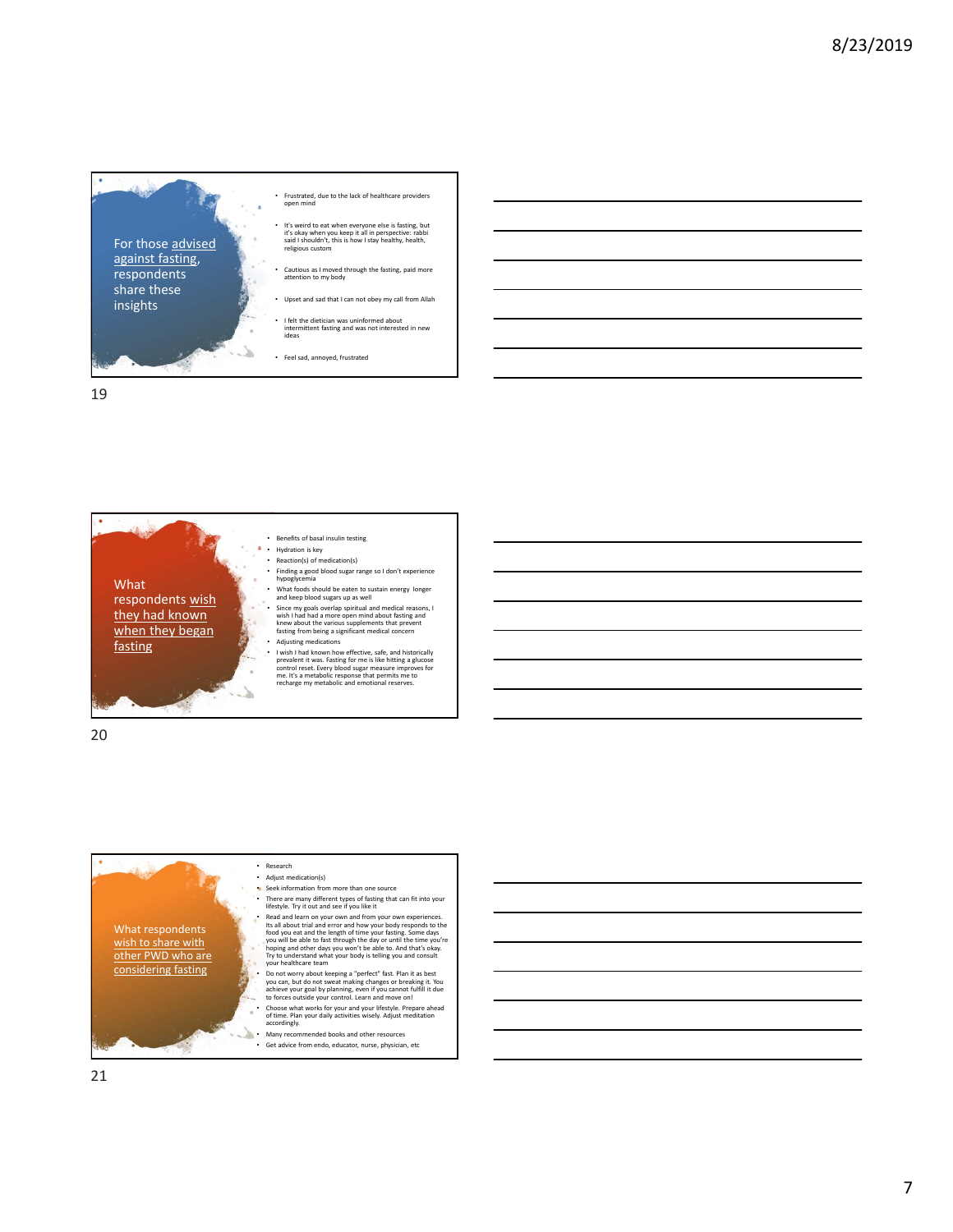

### **Disclosure to Participants**

- Notice of Requirements For Successful Completion
	- Please refer to learning goals and objectives Learners must attend the full activity and complete the evaluation in order to claim continuing education credit/hours
- Conflict of Interest (COI) and Financial Relationship Disclosures:
- 
- Presenter: Lorena Drago, MS, RDN, CDN, CDE No COI/Financial Relationship to disclose Non-Endorsement of Products:
- Accredited status does not imply endorsement by AADE, ANCC, ACPE or CDR of any commercial products displayed in conjunction with this educational activity • Off-Label Use:
- Participants will be notified by speakers to any product used for a purpose other than for which it was approved by the Food and Drug Administration.

#AADE<sup>19</sup>

23

### **Explore the**

**religious, cultural and health related fasting strategies and how they impact diabetes outcomes and care**

Fasting guidelines and information

• Religious fasting: Ramadan, Lent, Yom Kippur • Intermittent Fasting: 16:8 method, Eat-stopeat, 5:2

- Body weight
- Diabetes management: glucose, A1C, insulin sensitivity
- Medical Nutrition Therapy during fasting

#AADE<sup>9</sup>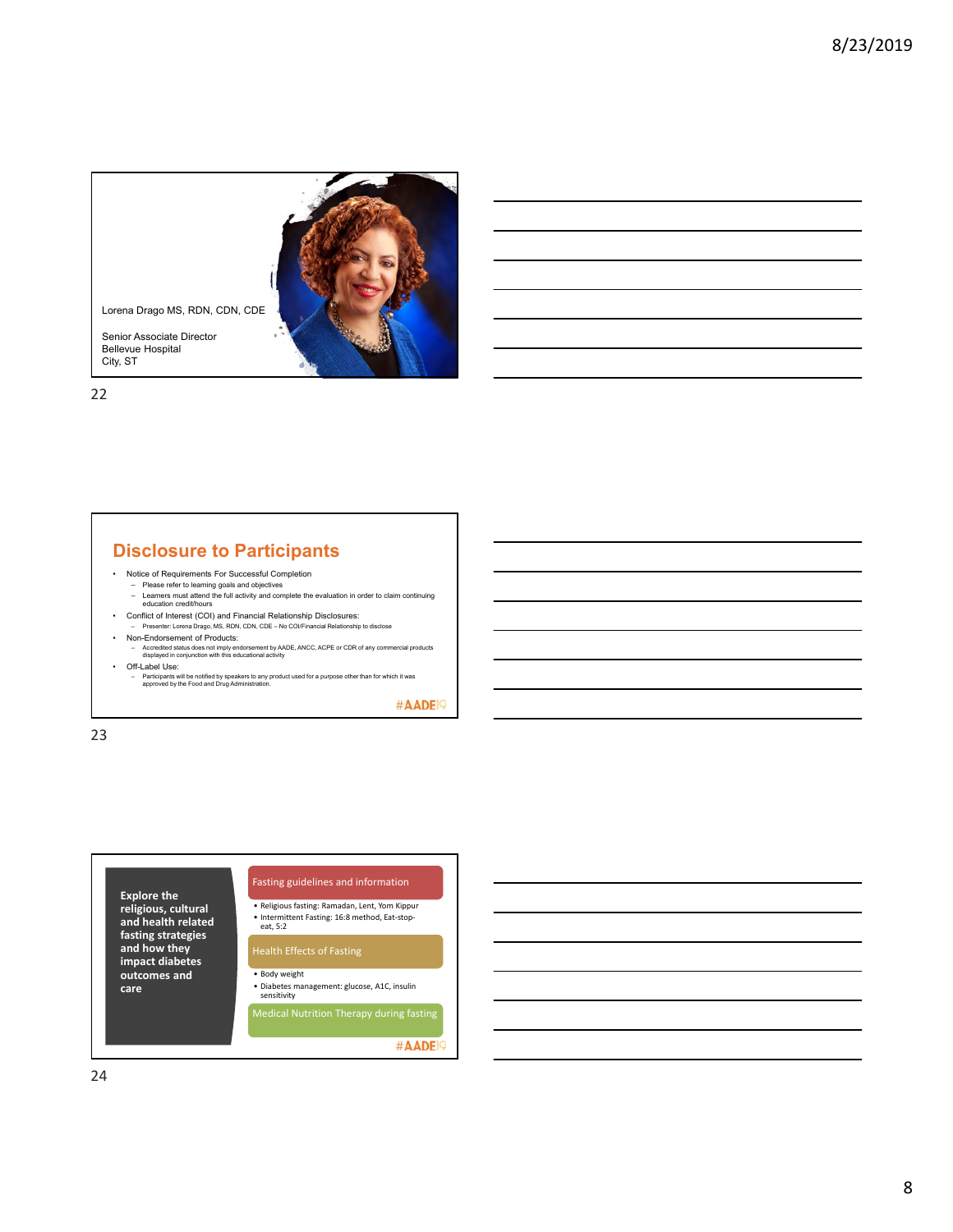

| <u> 1989 - Andrea Andrew Maria (h. 1989).</u>                                                                         |  |  |
|-----------------------------------------------------------------------------------------------------------------------|--|--|
| <u> 1989 - Johann Stoff, deutscher Stoff, der Stoff, der Stoff, der Stoff, der Stoff, der Stoff, der Stoff, der S</u> |  |  |
|                                                                                                                       |  |  |
| <u> 1989 - Johann Barn, amerikan bernama di sebagai bernama dan bernama di sebagai bernama dalam bernama dalam b</u>  |  |  |
| <u> 1989 - Andrea Santa Andrea Andrea Andrea Andrea Andrea Andrea Andrea Andrea Andrea Andrea Andrea Andrea Andr</u>  |  |  |
| <u> 1989 - Johann Stoff, deutscher Stoff, der Stoff, der Stoff, der Stoff, der Stoff, der Stoff, der Stoff, der S</u> |  |  |
|                                                                                                                       |  |  |







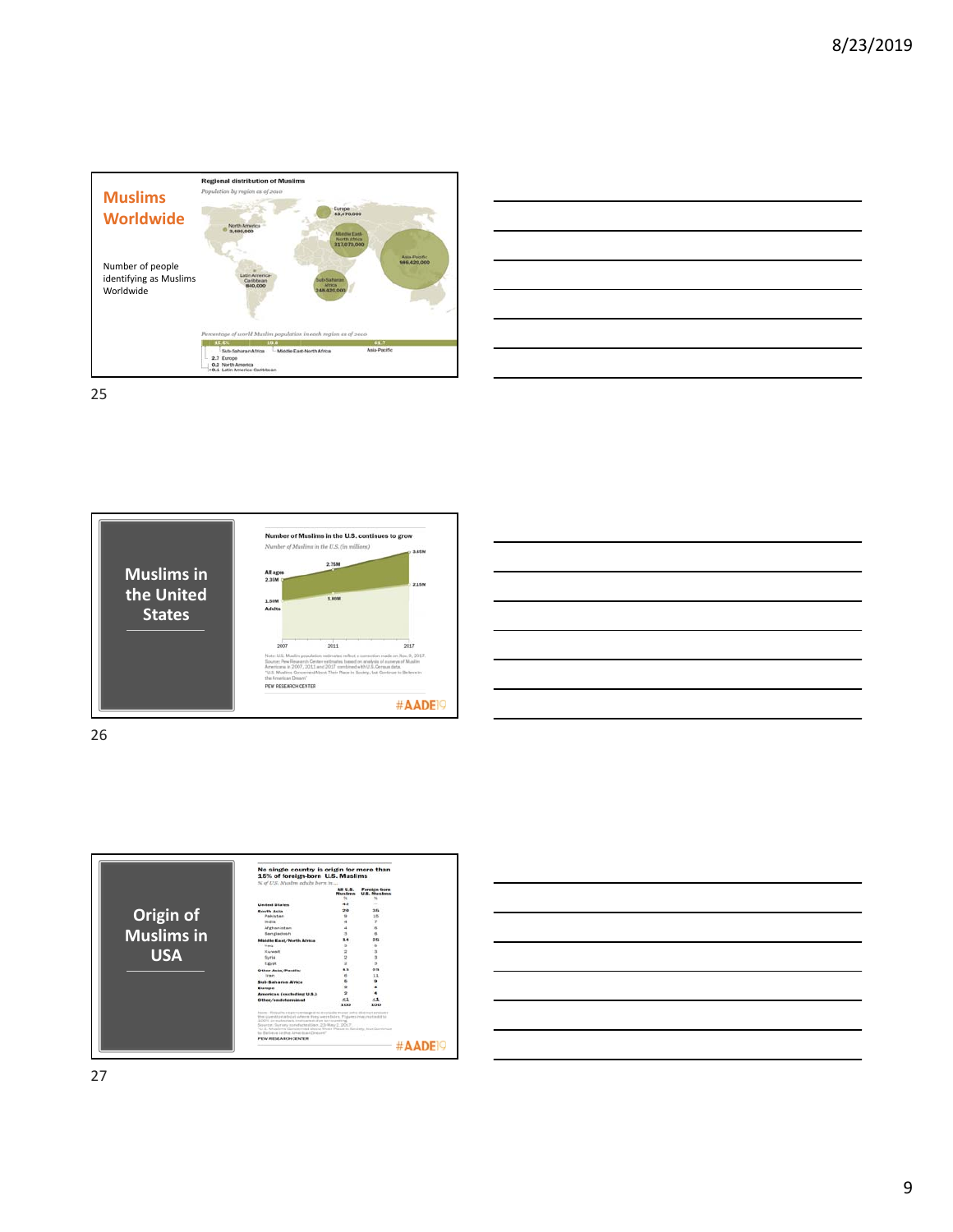





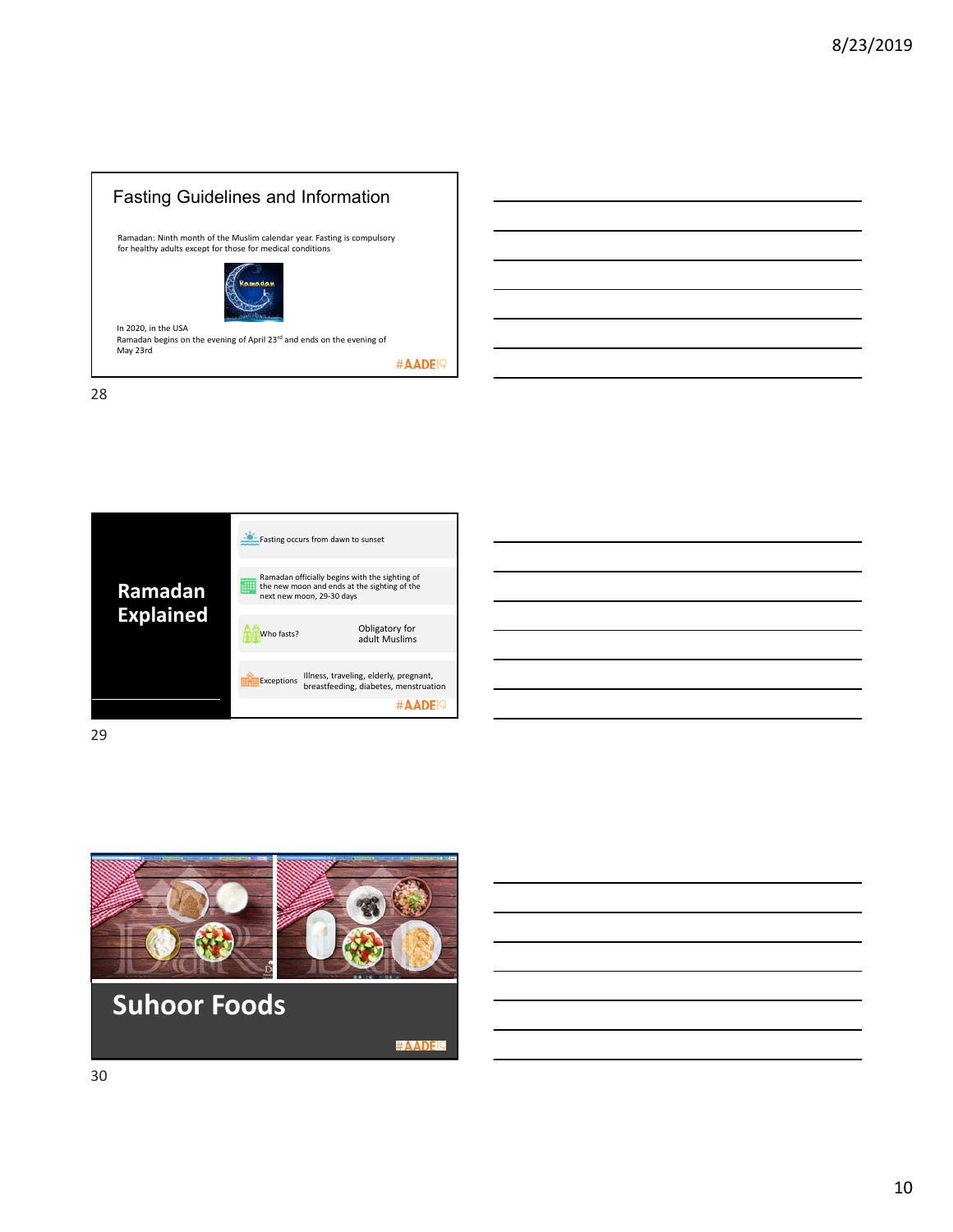

| <u> Alexander de la contrada de la contrada de la contrada de la contrada de la contrada de la contrada de la con</u> |  |  |  |
|-----------------------------------------------------------------------------------------------------------------------|--|--|--|
| <u> Album and the second control of the second control of the second control of the second control of the second</u>  |  |  |  |
|                                                                                                                       |  |  |  |
|                                                                                                                       |  |  |  |
|                                                                                                                       |  |  |  |
| <u> 1989 - Andrea Andrew Maria (h. 1989).</u>                                                                         |  |  |  |
| <u> 1989 - Andrea Santa Andrea Andrea Andrea Andrea Andrea Andrea Andrea Andrea Andrea Andrea Andrea Andrea Andr</u>  |  |  |  |
|                                                                                                                       |  |  |  |







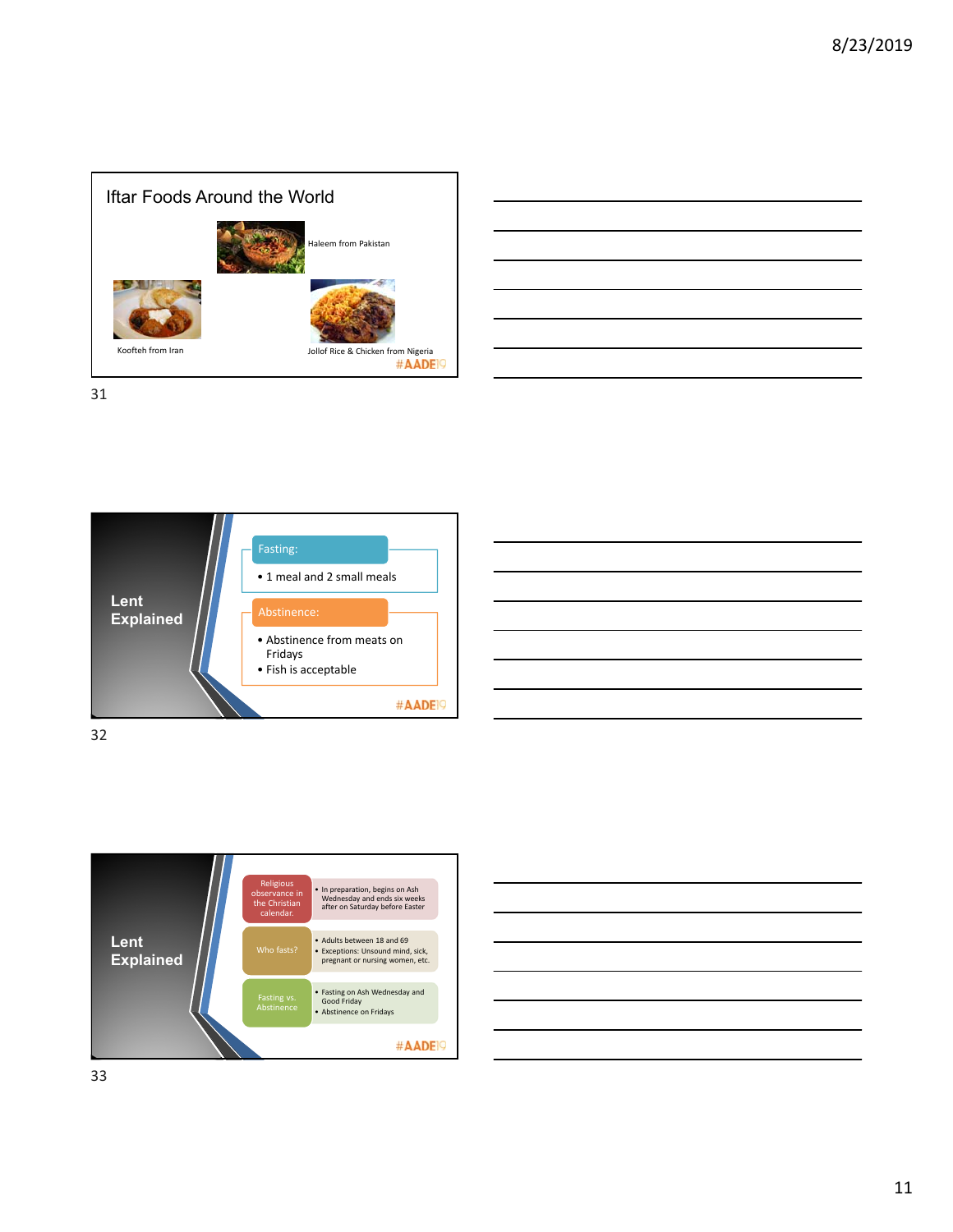

| and the contract of the contract of the contract of the contract of the contract of the contract of the contract of |  |  |  |
|---------------------------------------------------------------------------------------------------------------------|--|--|--|
|                                                                                                                     |  |  |  |
|                                                                                                                     |  |  |  |
|                                                                                                                     |  |  |  |
|                                                                                                                     |  |  |  |
| and the contract of the contract of the contract of the contract of the contract of the contract of the contract of |  |  |  |
| <u> 1989 - Johann Stoff, amerikansk politiker (d. 1989)</u>                                                         |  |  |  |
|                                                                                                                     |  |  |  |

|                                  | <b>Intermittent Fasting Explained</b>                                                                             |
|----------------------------------|-------------------------------------------------------------------------------------------------------------------|
| <b>Type of Fast</b>              | <b>Description</b>                                                                                                |
| Complete Alternate-Day Fasting   | Alternating fasting days with eating days                                                                         |
| <b>Modified Fasting Regimens</b> | Consumption of 20-25% of energy needs on<br>scheduled fasting days.<br>5:2 severely energy restriction for 2 days |
| <b>Time-Restricted Feeding</b>   | Ad libitum energy intake within specific time frames                                                              |
|                                  |                                                                                                                   |

35



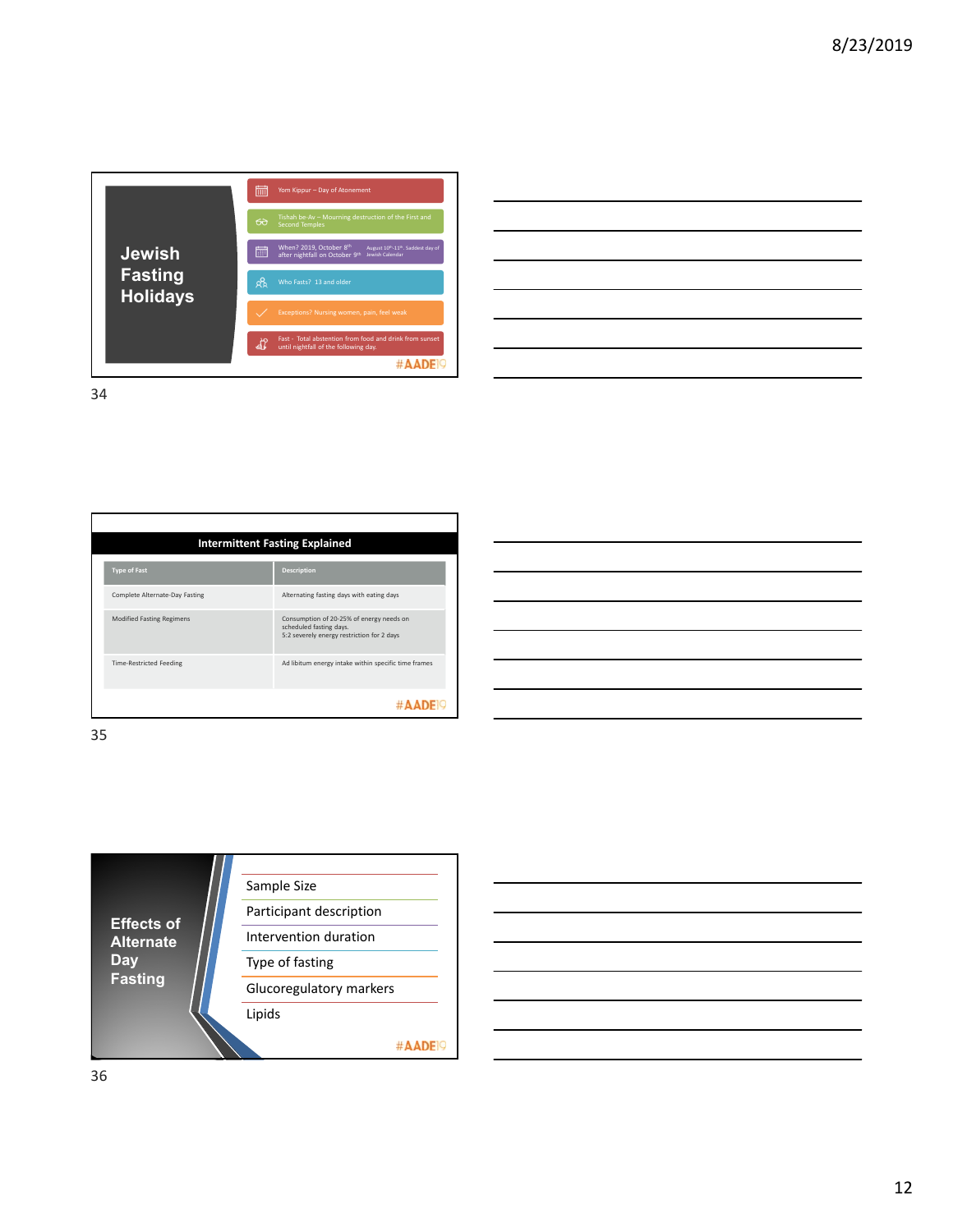

Sample Size Participant description **Effects of**  Intervention duration **Time Restricted**  Type of fasting **Fasting** Glucoregulatory markers Lipids #AADE<sup>19</sup> 38





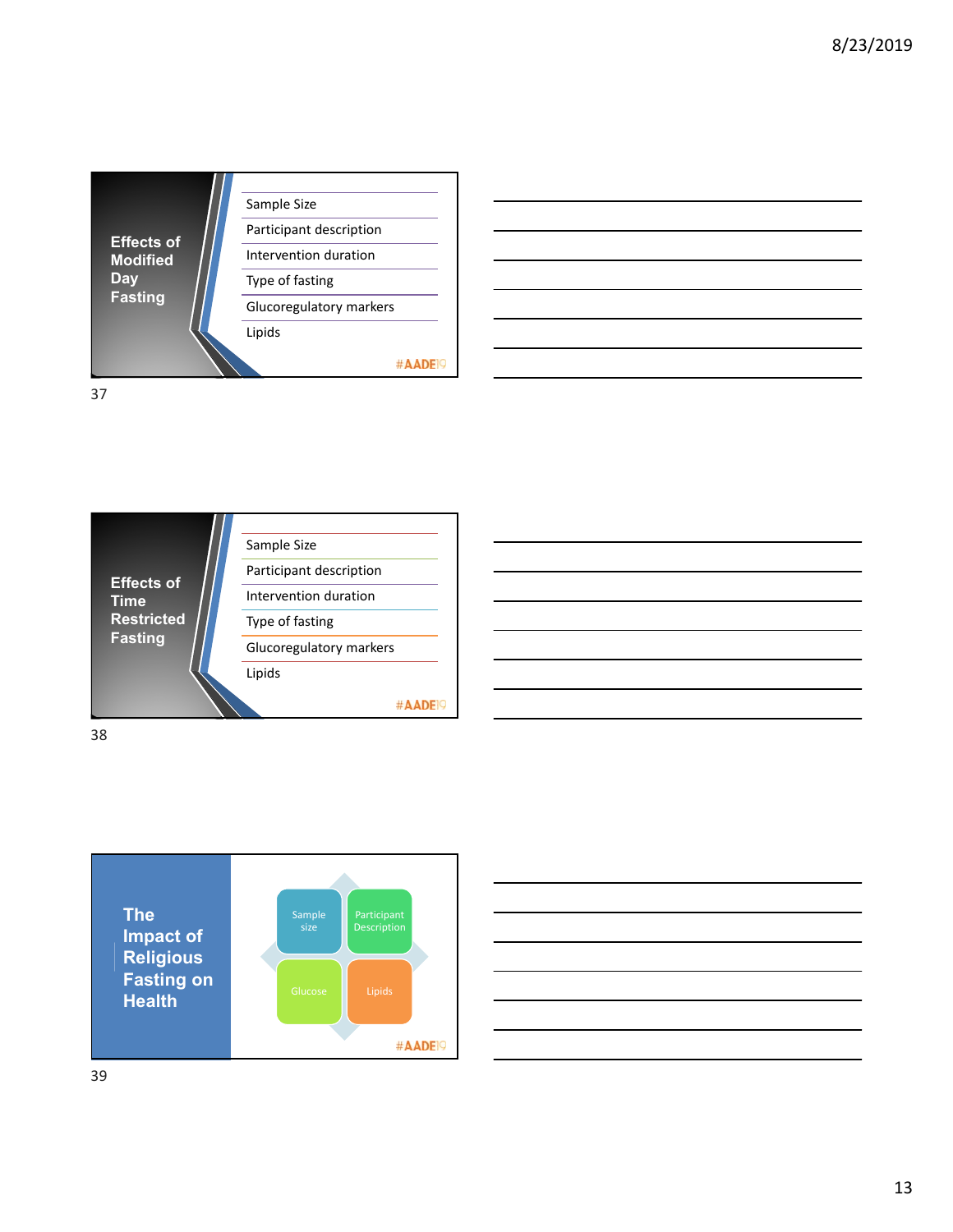

| <u> 1989 - Johann John Stoff, deutscher Stoffen und der Stoffen und der Stoffen und der Stoffen und der Stoffen un</u> |  | and the contract of |
|------------------------------------------------------------------------------------------------------------------------|--|---------------------|
|                                                                                                                        |  | ____                |
| <u> 1988 - Johann Stoff, amerikansk fotograf i stoff og det forskellige og det forskellige og det forskellige og</u>   |  |                     |
|                                                                                                                        |  | ___                 |
|                                                                                                                        |  |                     |
| and the contract of the contract of the contract of the contract of the contract of the contract of the contract of    |  | ___                 |
|                                                                                                                        |  |                     |

 $\overline{\phantom{0}}$ 

40





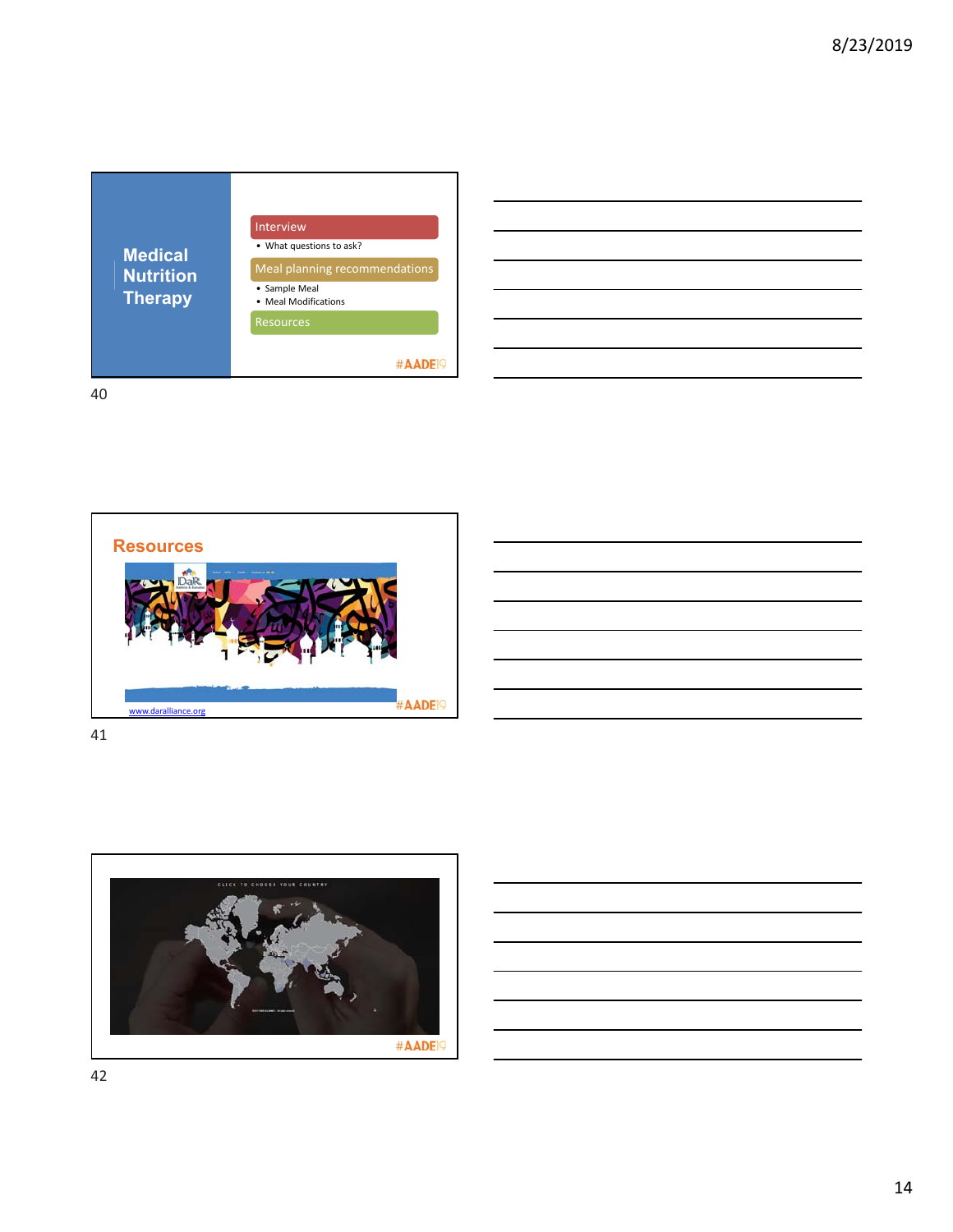

| <u>a sa salawan sa kasara sa sana sa sana sa sana sa sana sa sana sa sana sa sana sa sana sa sana sa sa sa sa sa</u> |
|----------------------------------------------------------------------------------------------------------------------|
|                                                                                                                      |
|                                                                                                                      |
|                                                                                                                      |
| the contract of the contract of the contract of                                                                      |



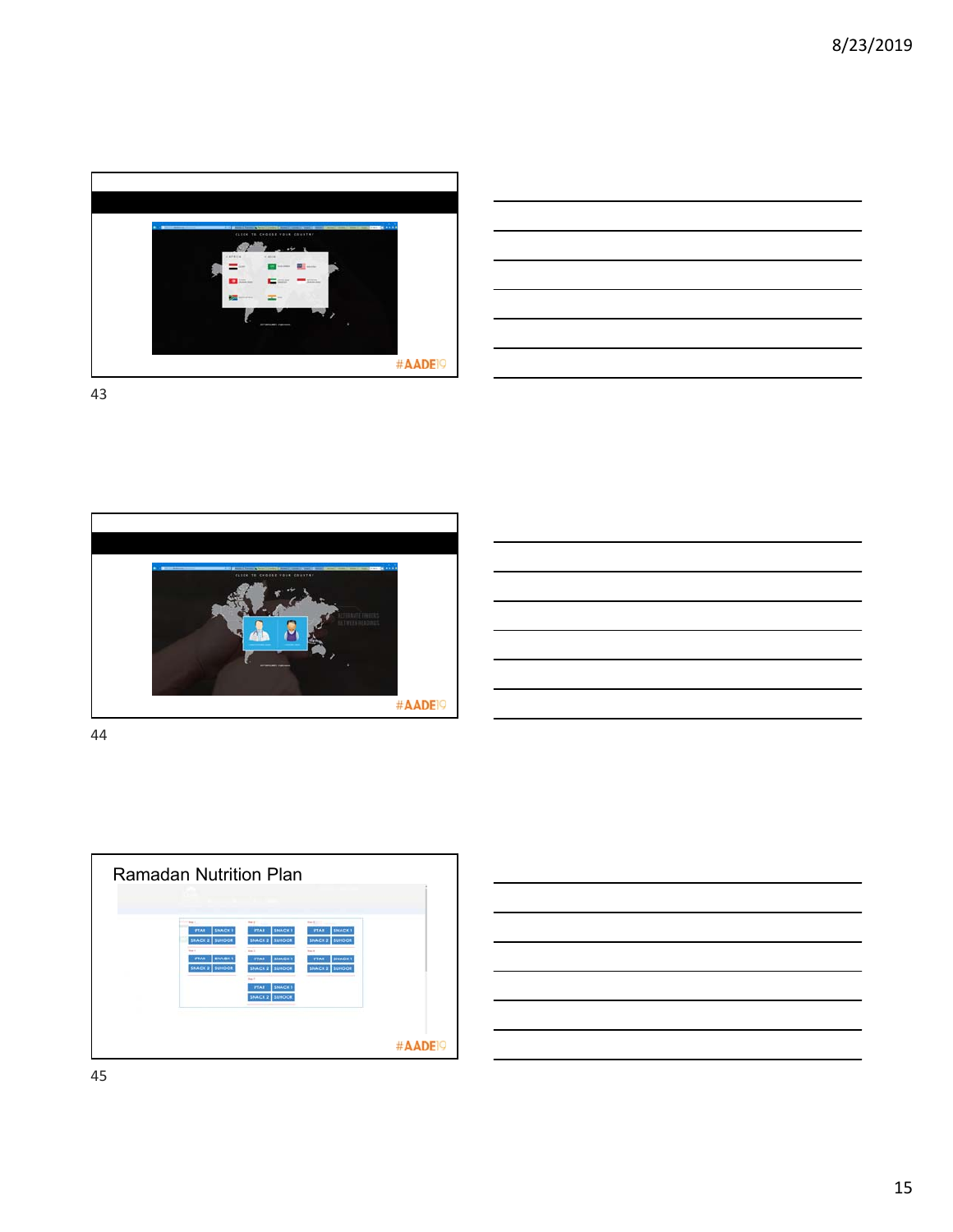

|  |  | ____ |
|--|--|------|
|  |  |      |
|  |  |      |
|  |  |      |
|  |  |      |
|  |  |      |





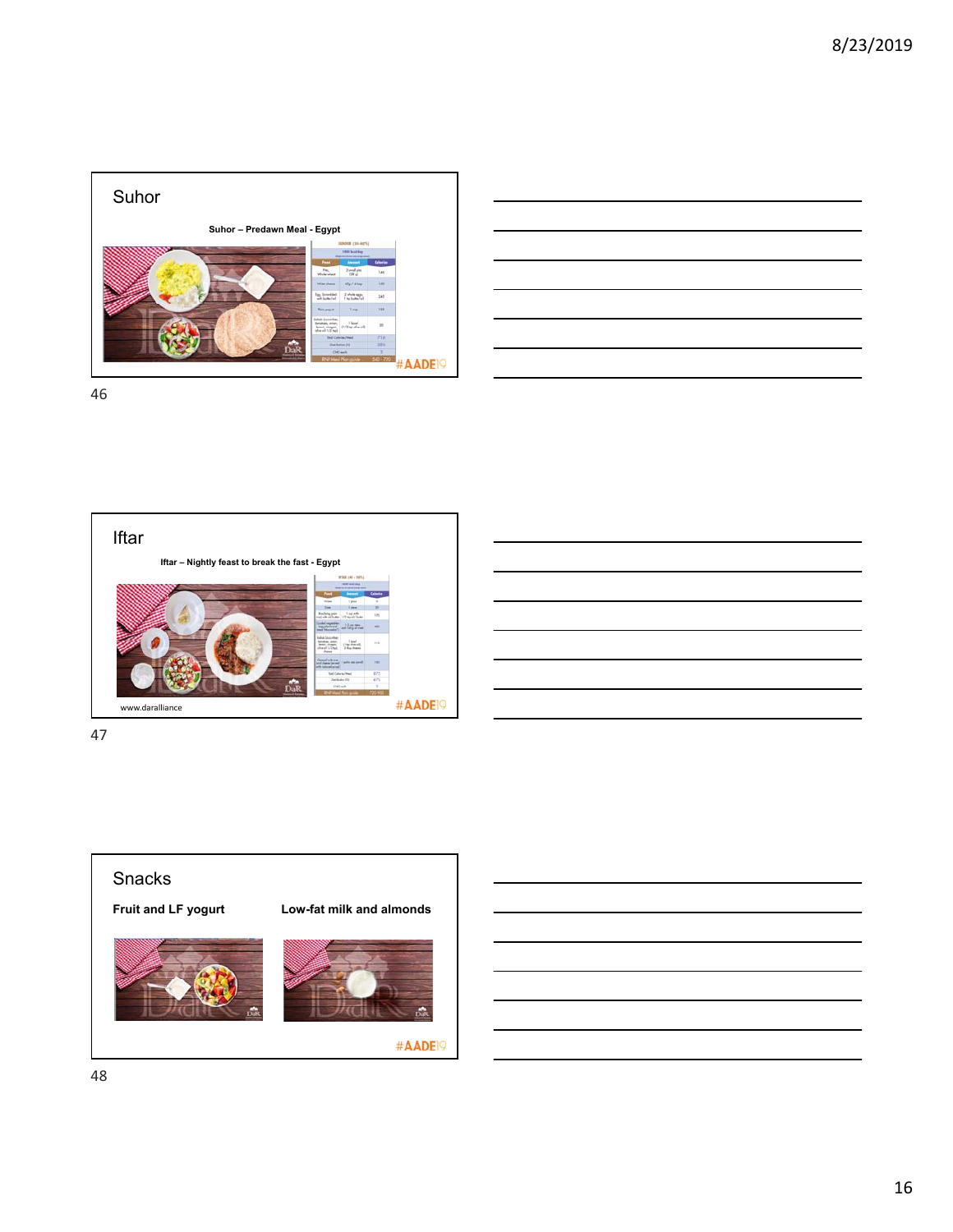

|                                                                                                                       | <b>Contract Contract</b> |
|-----------------------------------------------------------------------------------------------------------------------|--------------------------|
|                                                                                                                       |                          |
|                                                                                                                       |                          |
| <u> Alexandro de la contrada de la contrada de la contrada de la contrada de la contrada de la contrada de la co</u>  |                          |
|                                                                                                                       |                          |
| <u> Album and a strong and a strong and a strong and a strong and a strong and a strong and a strong and a strong</u> |                          |
|                                                                                                                       |                          |





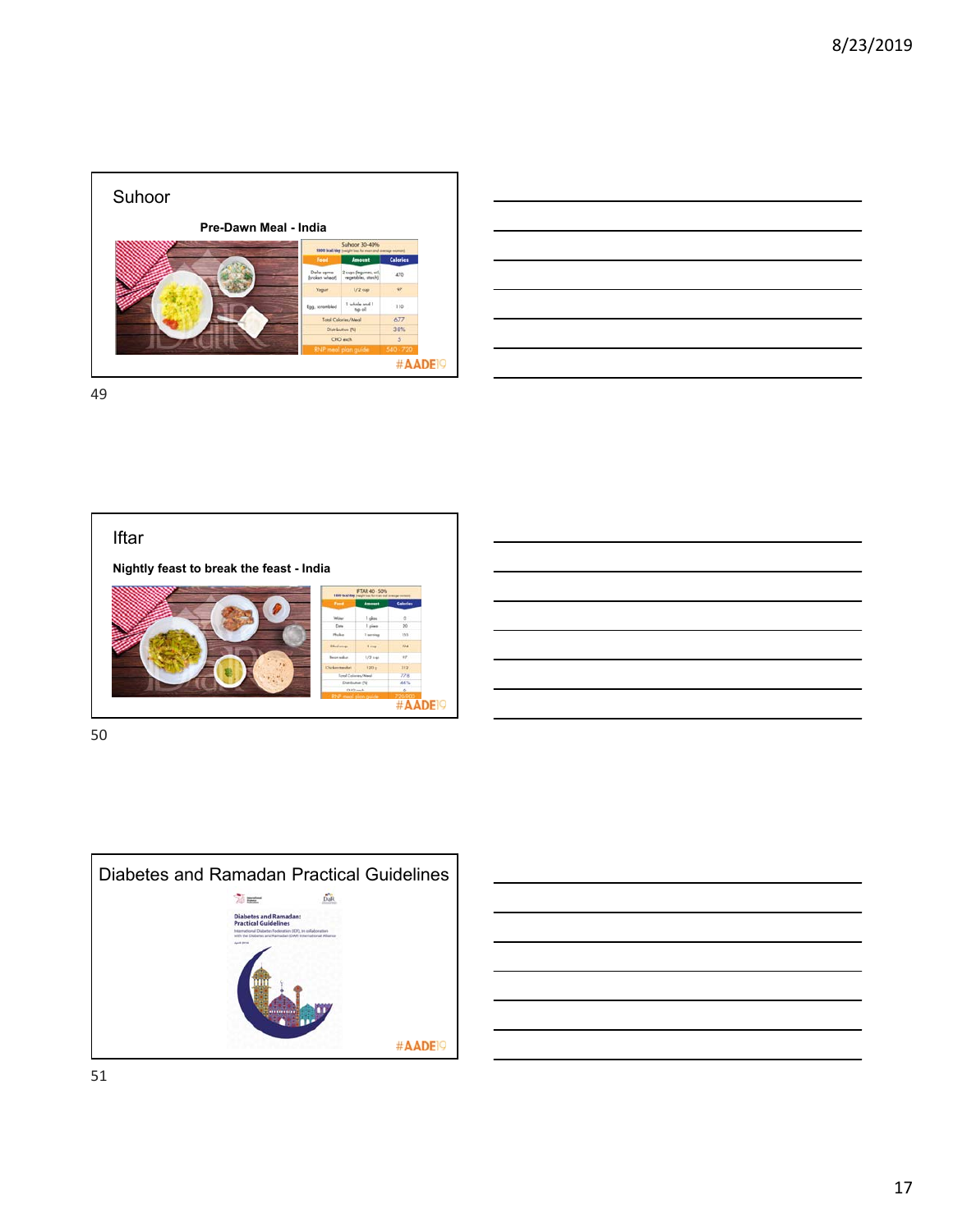

### **Joy Pape**

MSN,RN,FNPC,CDE,WOCN,CFCN,FAADE,CILC Weill Cornell Medicine Comprehensive Weight Control Center City, ST

### #AADE<sup>19</sup>

52



53

#### **Disclosure to Participants**

Joy Pape, FNP-C, CDE, FAADE

Conflict of Interest (COI) and Financial Relationship Disclosures: – Intellihealth/Evolve-Consultant

#AADE<sup>19</sup>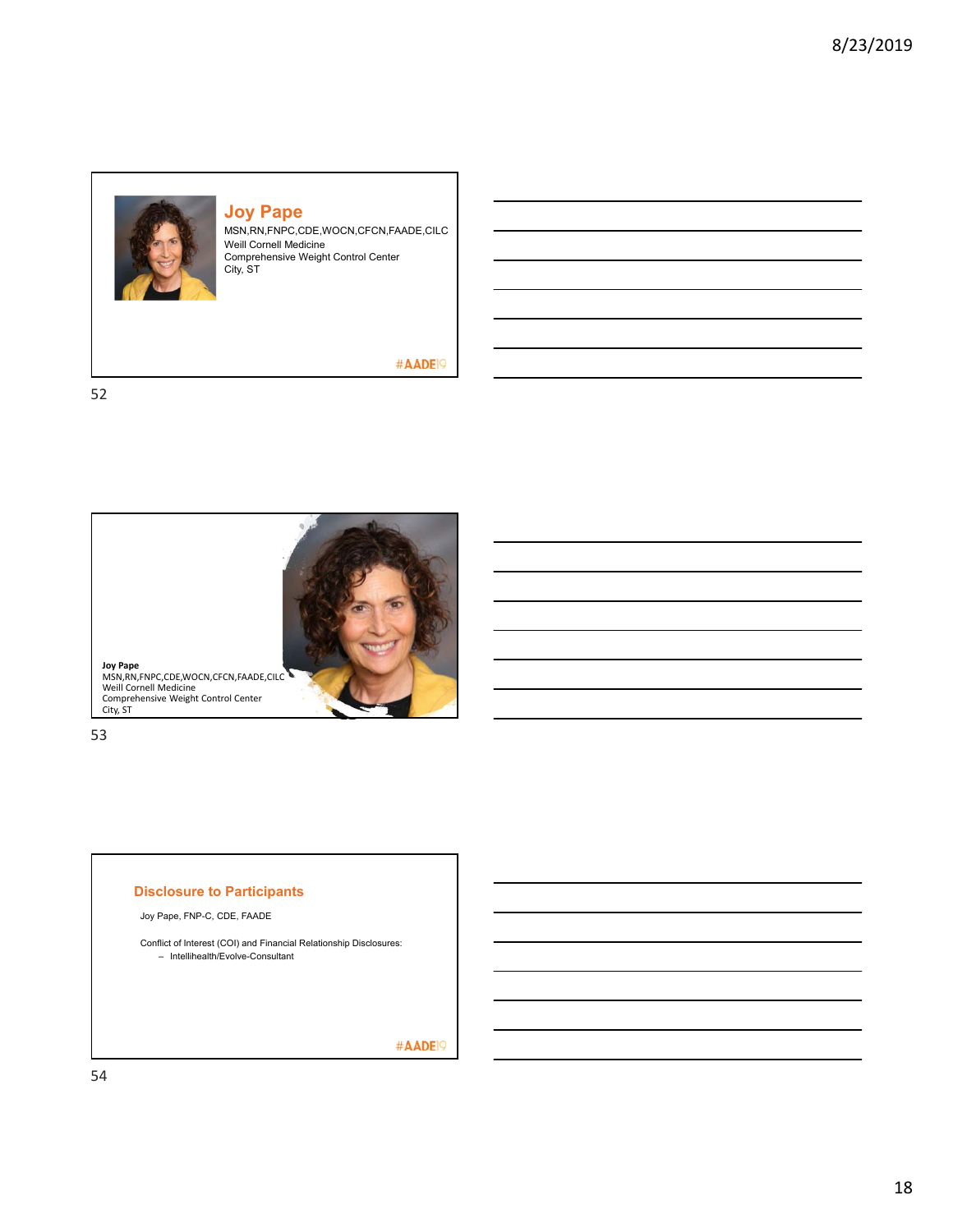

| $\sim$ $\sim$ $\sim$ $\sim$ $\sim$                                                                                   |          |
|----------------------------------------------------------------------------------------------------------------------|----------|
| <u> Andreas Andreas Andreas Andreas Andreas Andreas Andreas Andreas Andreas Andreas Andreas Andreas Andreas Andr</u> |          |
|                                                                                                                      |          |
|                                                                                                                      |          |
| $\overline{\phantom{a}}$                                                                                             |          |
|                                                                                                                      | ________ |
| $\sim$ $\sim$ $\sim$ $\sim$ $\sim$ $\sim$ $\sim$                                                                     |          |
|                                                                                                                      |          |



56



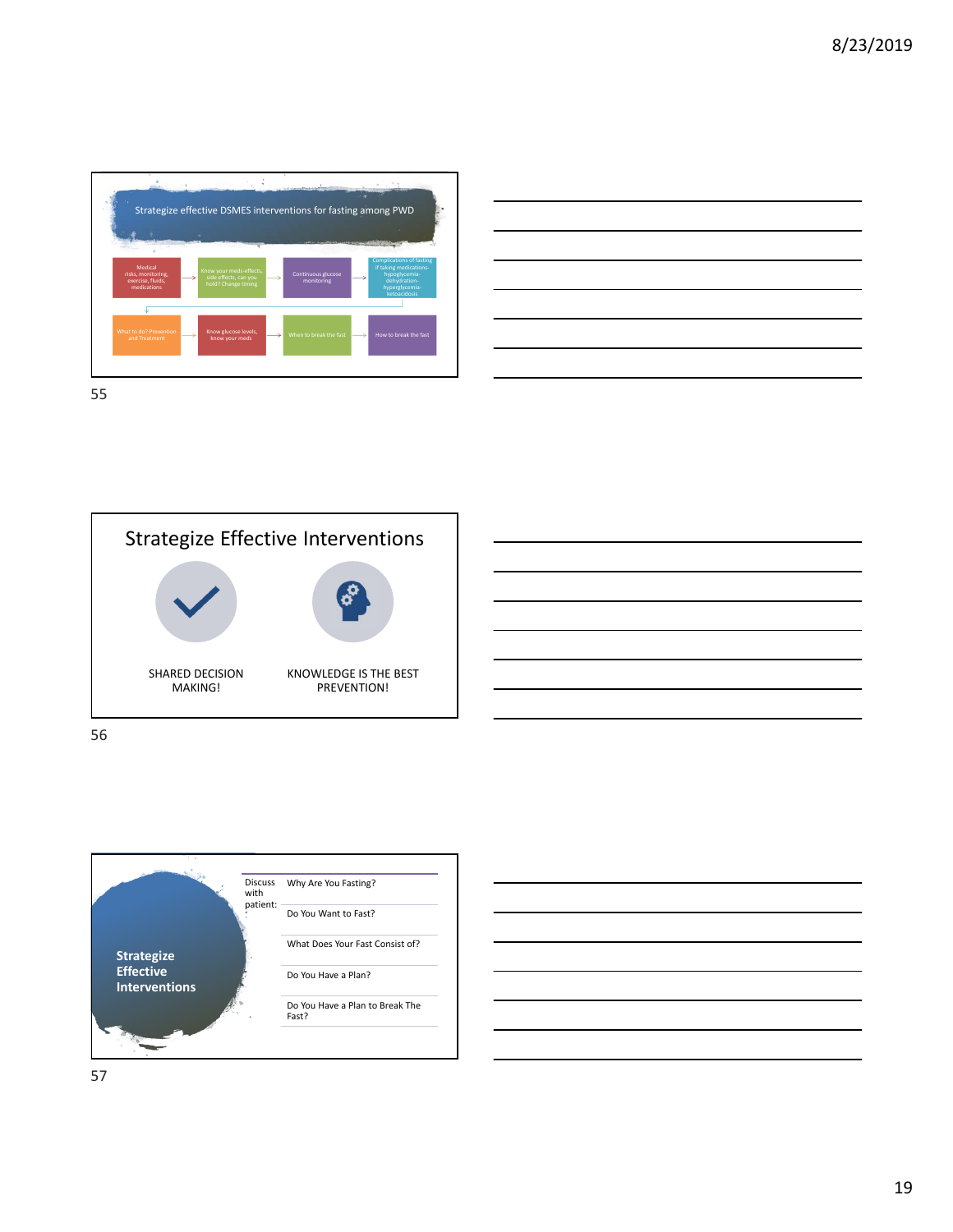## Strategize Effective Interventions

### Discuss with patient:

- Do You Have to Fast?
- Glucose Levels?
- Medications?
- Present Meal Plan (including fluid intake)?
- Present Activity?
- Anything else?

58





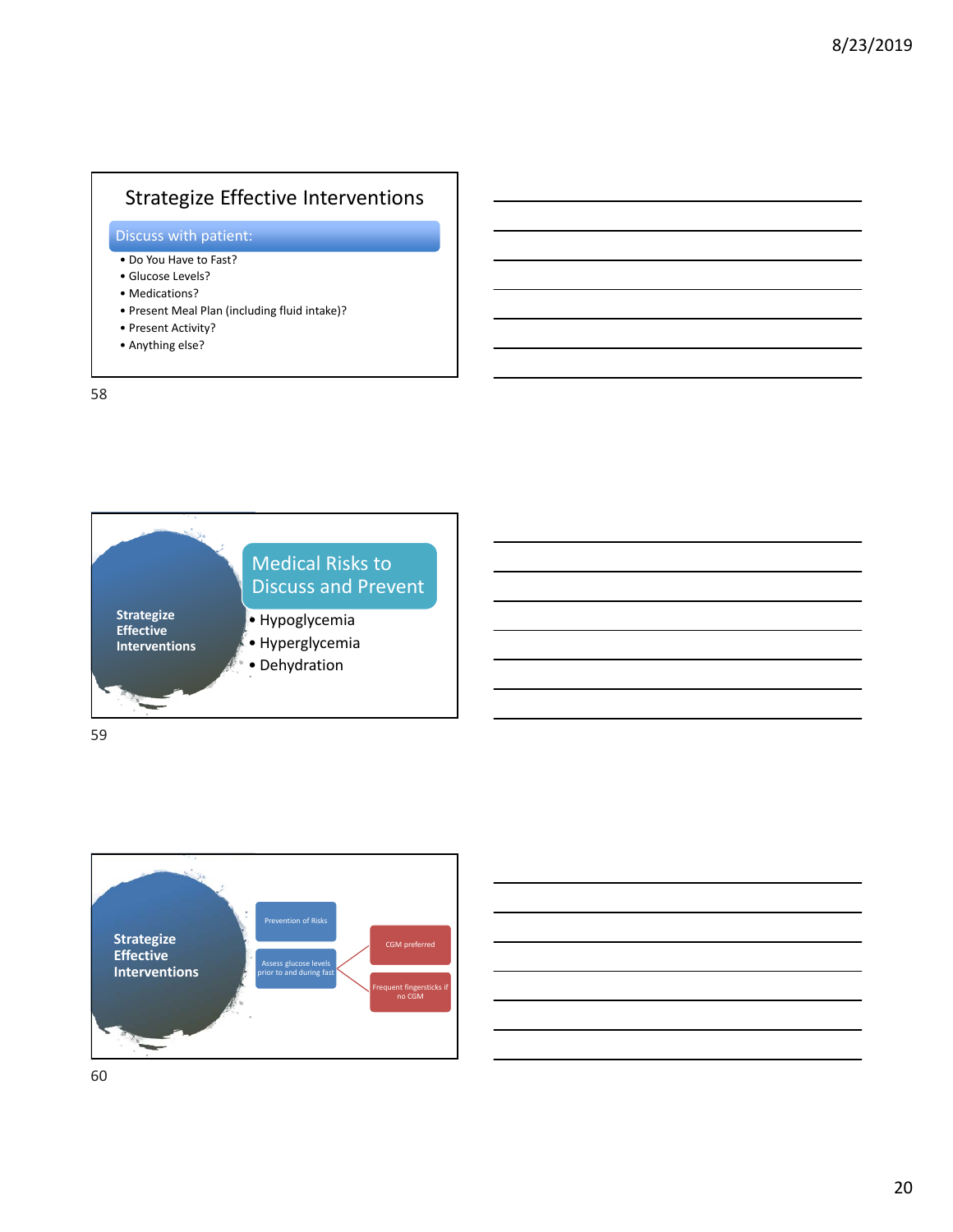## Strategize Effective Interventions

**Prevention of Risks** 

Assess and teach re: Medications

- Insulin and sulfonylureas can cause hypoglycemia.
- Need to match medications with food intake.
- Not taking medications can cause hyperglycemia,DKA as can feasting after fast.

• Dehydration can occur due to decreased fluid intake and/or hyperglycemia.

61

# Strategize Effective Interventions

### Prevention of Risks

#### Medications

- Insulin and sulfonylureas can cause hypoglycemia
- Not taking medications can cause hyperglycemia, DKA & as can feasting after fast
- Dehydration can occur due to decreased fluid and/or hyperglycemia
- Need to match medications with food intake